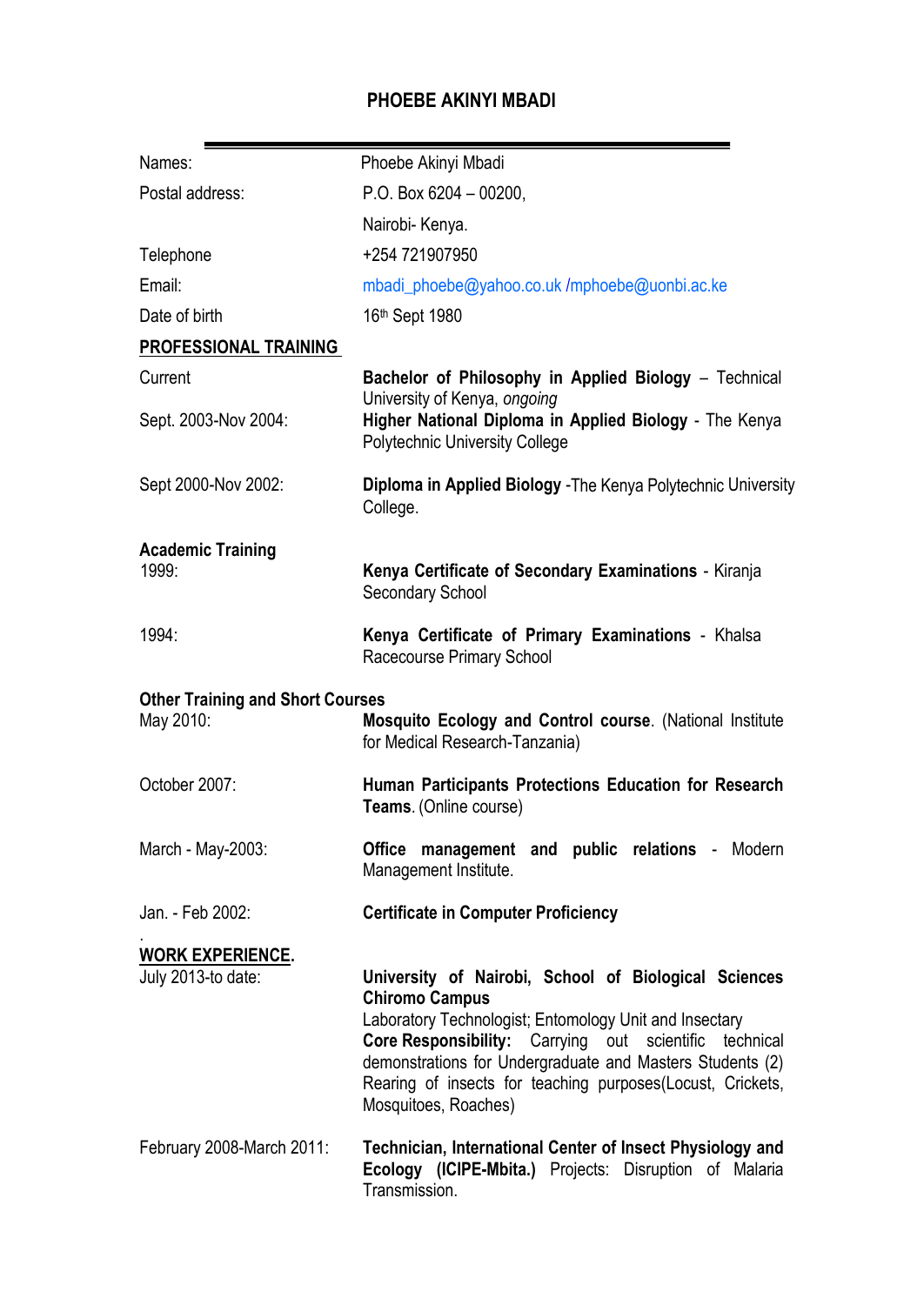**Core Responsibility:** Carrying out mosquito bioassays using synthetic odor blends and working with *Anopheles gambiae sensu stricto* mosquitoes.

- Oct 2006 -December2007: **Technical Research Assistant, University of Nairobi, and College of Biological Sciences**. Project: Sterile Insect Technique (SIT), Mosquito Mass Rearing. Anopheles gambiae
- April-September 2006: **Technical assistant, International Center of Insect Physiology and Ecology (ICIPE), Duduville Campus, Nairobi.** Projects: Entomopathology Unit-The use of *Metarhizium anisopliae* for the control of ticks.
- April2004-Sept 2004: **Laboratory Assistant, Kenya Industrial Research and Development Institute (KIRDI)** Microbiological production of *Bacillus Thuringiensis (Bt) for the control of mosquito larvae.*

### **PART TIME WORK**

- October 2012 **Quality research interviewer- Anglican Development Services-Kisumu, Kenya; and Care Kenya-Kisumu**
- January 2010: **Baseline survey data collector, Great Lakes University of Kisumu, Butere District -Kenya**
- January 2009: **Field Intern, Community work with Rusinga Malaria Project in Rusinga Western Kenya**
- Jan Mar 2006: **Data collection and Entry-Push Pull project** *icipe***-Mbita.**

## June 2005: **Baseline survey supervisor, World Vision-Kenya, Lambwe Division-Mbita District** Baseline Survey for Orphans and Vulnerable children (OVC)

October 2004: **Data Processing, Research International (R.I.), East Africa, Nairobi-Kenya.**

# **PROFFESSIONAL SKILLS** Computer literacy: Proficiency in MS Word, MS Excel, MS Access and MS PowerPoint.

- Data Processing: Data collection and Entry, Data Cleaning and Coding, Data analysis using MS Excel, Genstat Edition and SPSS packages. Report writing and Presentation skills
- Research skills: Conducting literature search, involvement and execution of study designs, conducting bioassays, conducting Focus Group discussions, Baseline surveys,